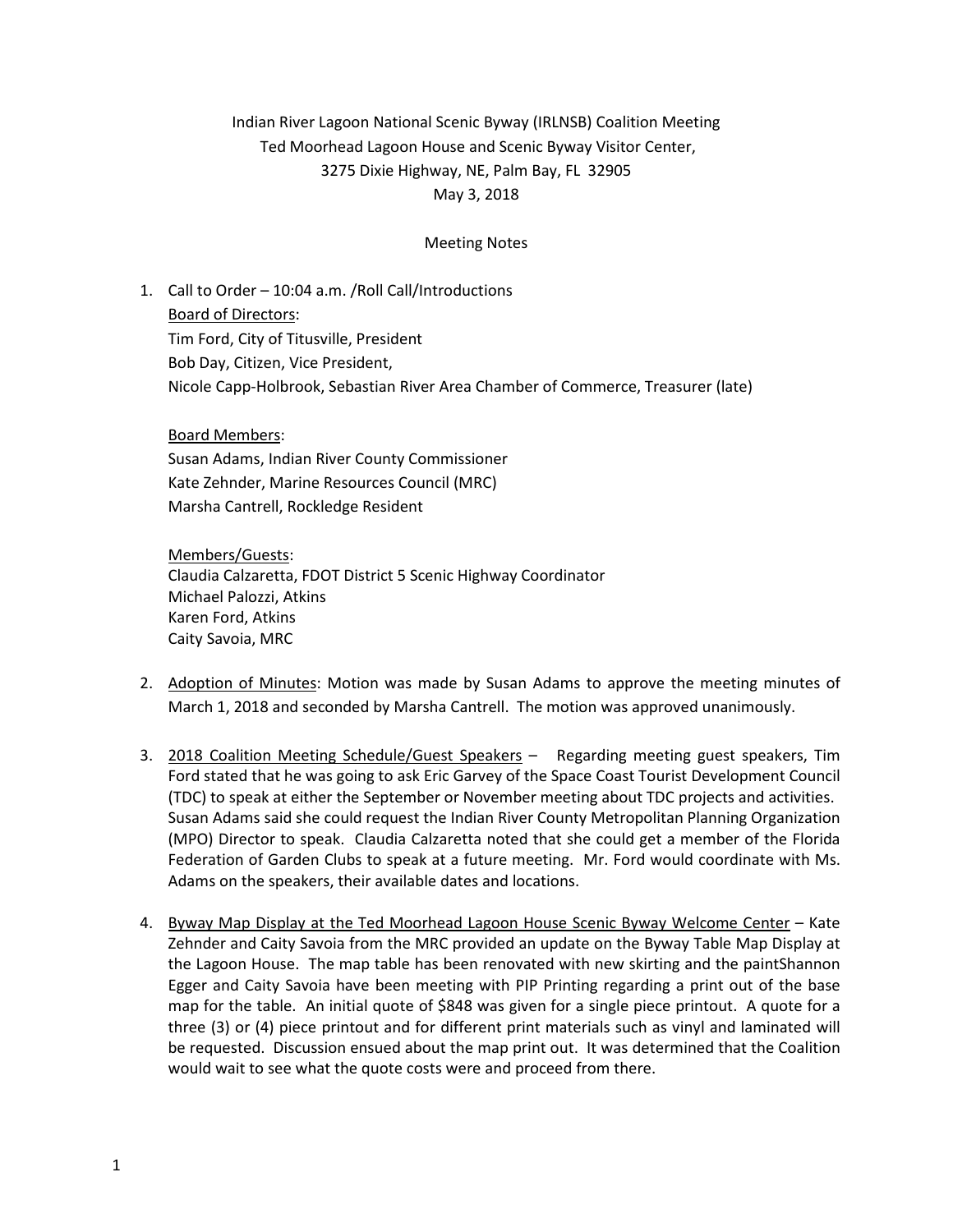- 5. Brochures It was determined that the Coalition is running out of Byway brochures. There are only a couple of boxes at the Lagoon House and at the Sebastian River Chamber of Commerce. The last printing of the brochures was done in the fall of 2015 when 20,000 copies were printed that were funded by the Space Coast TDC. Nicole Holbrook was going to check her budget to see if there were funds to print more copies. It was noted that corrections and updates needed to be made prior to any printing. The Board members were asked to proof the brochures for any updates. Once updates were made, the Coalition would go forward with a plan to print more brochures.
- 6. Kiosks Update Tim Ford had contacted Eric Garvey of the Space Coast TDC regarding the possibility of a Byway kiosk being included in the plans for the renovation of Lori Wilson Park in Cocoa Beach. Mr. Ford read an email he received from Mr. Garvey saying that there was an opportunity for a Byway kiosk to be placed at the park and that he would ask the planners to look for a location for the kiosk. It was noted that the Coalition now had commitments for two (2) kiosk locations. Bob Day said he would check with a Port Canaveral contact regarding a kiosk at the Port.
- 7. Committee Reports -

Web Site Update: Nicole Holbrook stated that the new web site has received several inquiries from Oregon, Missouri, Texas, and Great Britain requesting brochures. The calendar of events has been updated. Please let Nicole know of any events that can be posted. Nicole noted that she was having difficulty obtaining analytics from the new web site as it was different from the previous website. Karen Ford would show where the web site metrics could be found after the meeting.

- 8. Report of Officers
	- a. President Mr. Ford announced that the Coalition will need to provide its financial and donor information as a charitable organization to the Florida Department of Agriculture and Consumer Services in August.
	- b. Vice President Bob Day had nothing additional to report.
	- c. Treasurer Mrs. Holbrook stated that the bank account had a total of \$1,309.31 and she has filed the organization's IRS post card.
- 9. Florida Scenic Highways Program Update Claudia Calzaretta provided the following update:
	- a. The District Scenic Highway Coordinator North Byway tour has been scheduled for Thursday, June  $7<sup>th</sup>$ . Anyone interested needs to meet at 9:00 am at the Merritt Island National Wildlife Refuge Visitor Center. Lunch will be at the Dixie Crossroads Restaurant.
	- b. Statewide Conference The statewide scenic highway conference is planned for May 17, 2018 in Lake Helen.
	- c. The Florida Scenic Highway Program (FSHP) Discussion Teleconference is planned for June 4, 2018 at 6:30 pm.
	- d. A Visit Florida membership has been paid for Byways by the FSHP. The Byways need to use it. Grants can be obtained for not only Byways but also Byway partners.
	- e. The Program Office is working on a Community Strategy in the dissemination of information. Presently only Byway Chairs and Vice Chairs are receiving email information and some do not pass on the information. Byway Chairs and Vice Chairs will be asked to forward Program information on to Byway members.